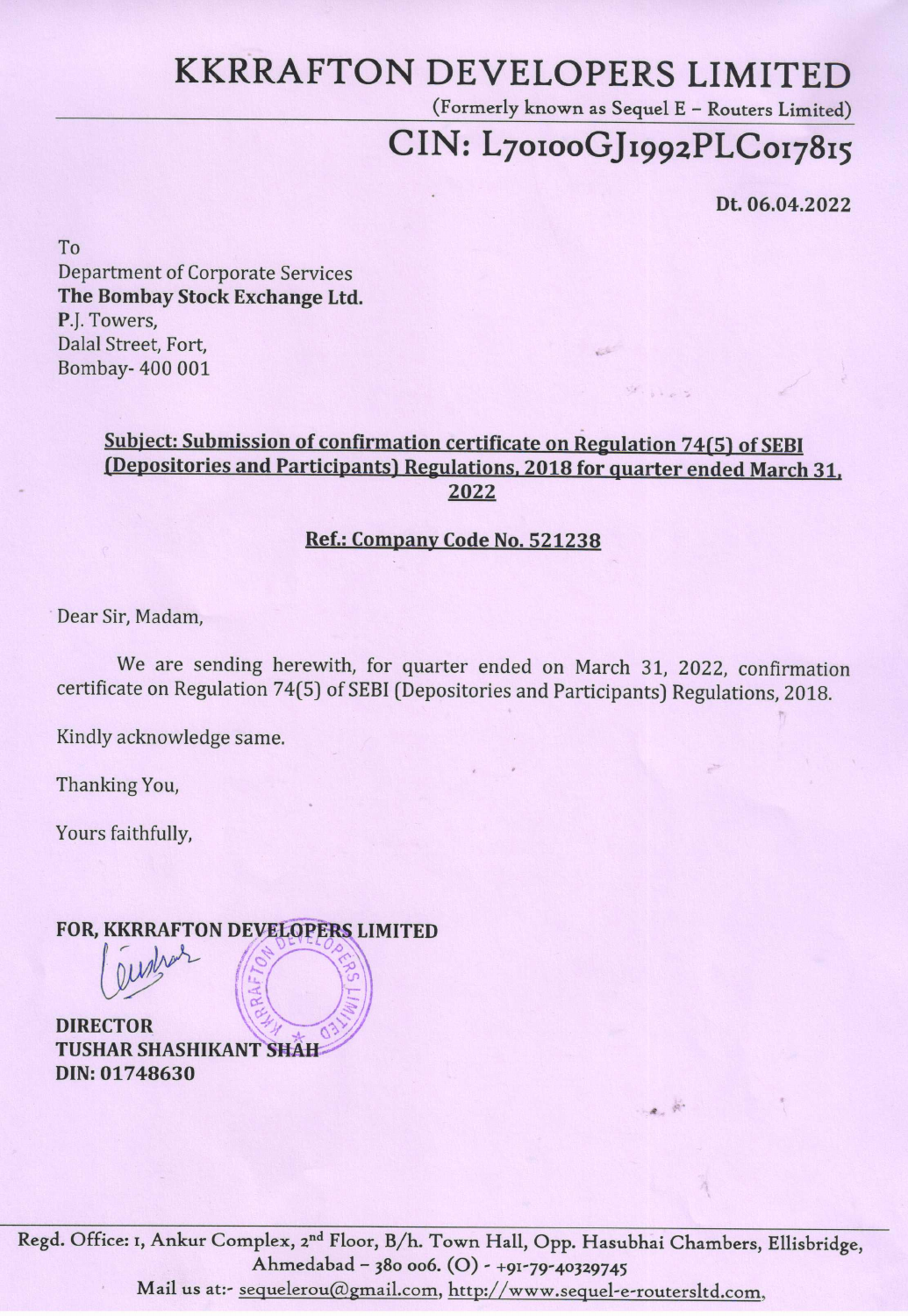

9 Shiv Shakti Industrial Estate, J. R. Boricha Marg, Lower Parel East, Mumbai - 400 011 Tel: 2301 2518 / 2301 6761 • Fax: 2301 2517 • Email: support@purvashare.com • Web: www.purvashare.com

01/04/2022

To,

KKRRAFTON DEVELOPERS LIMITED - INE893C01032

Dear Sir/Madam.

#### **Sub: Request for confirmation certificate as per Regulation 74(5) of SECURITIES AND EXCHANGE BOARD OF INDIA (DEPOSITORIES AND PARTICIPANTS) REGULATIONS, 2018**

As per Regulation 74(5) of Securities and Exchange Board of India (Depositories and Participants) Regulations, 2018, we hereby confirm that we have complied with the following within 15 days of receipt of the certificate(s) of security from the Depository Participant(DP):

- The securities comprised in the certificate(s) of Security dematerialised, have been listed on stock exchanges where the earlier issued securities are listed.
- After due verification, immediately mutilated and cancelled the certificate(s) of security received for dematerialisation.
- Substituted in our records the name of the Depository as the registered owner and had sent a certificate to this effect to the Depositories and to every stock exchange on a quarterly basis, where the security is listed.

Thanking you,

Yours faithfully, For Purva Sharegistry (India) Pvt. Ltd.

Ms. Deepali Dhuri Compliance Officer.